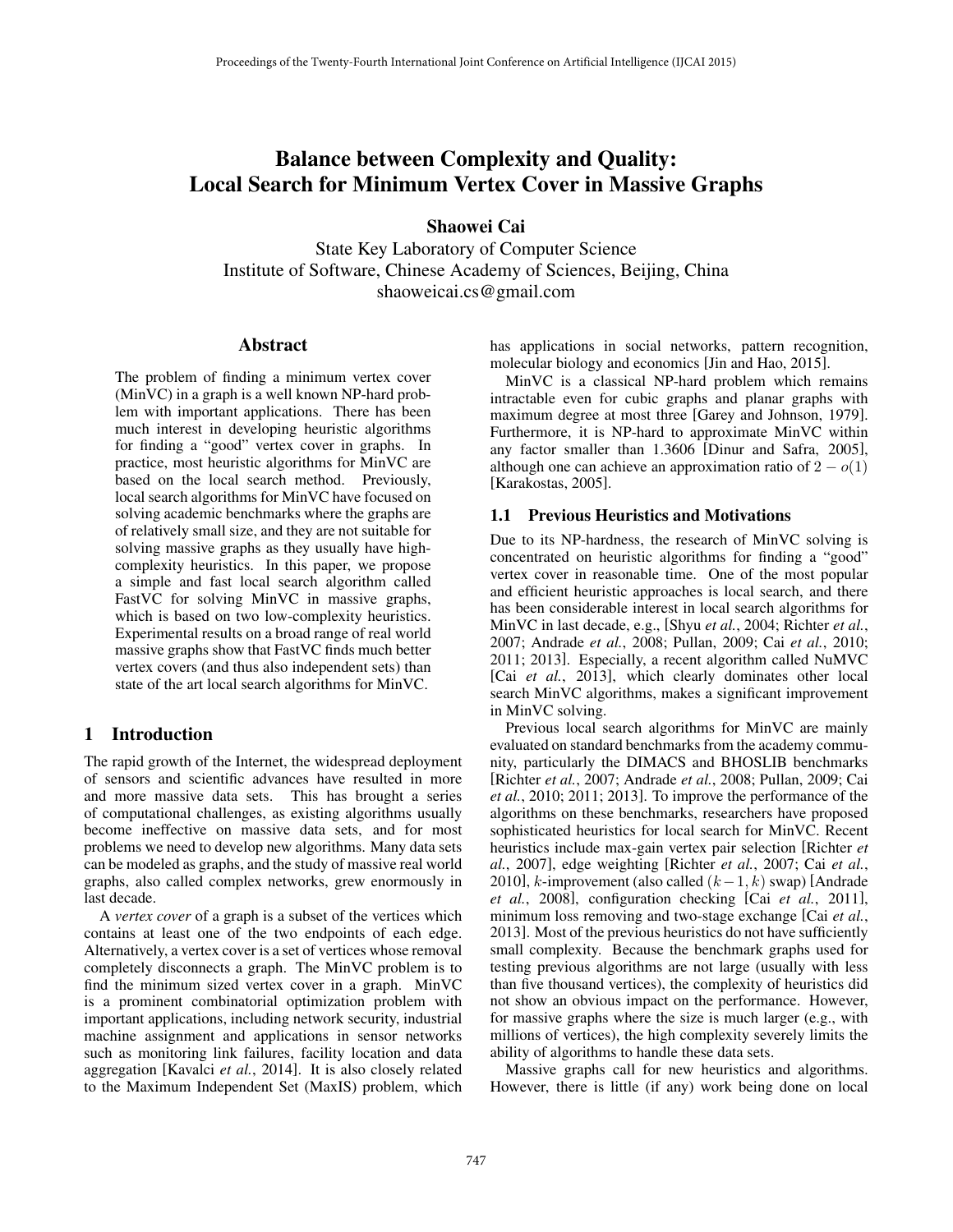search algorithms for massive graphs. In particular, we are not aware of any research on local search for MinVC on massive graphs. In this work, we make a first step and provide key insights in this direction. In our opinion, more attention needs to be applied to the time complexity of heuristics when designing algorithms for solving massive graphs. The key issue is on making a good balance between the time efficiency and the guidance effectiveness of heuristics.

#### 1.2 Contributions and Paper Organization

In this paper, we design and implement a new local search algorithm for MinVC called FastVC, which is dedicated to solving massive graphs. The main principle is to use lowcomplexity approximate heuristics rather than those accurate heuristics with high complexity. To achieve good performance on massive graphs, we propose two new heuristics, which form the two key components of FastVC.

Firstly, we propose a fast heuristic for constructing a vertex cover. The obtained vertex cover will be used as the initialized candidate solution for local search. The heuristic considers an edge in each iteration, and if the edge is uncovered, it picks the endpoint with the higher degree to cover it. After a vertex cover is obtained, redundant vertices are removed by a read-one procedure on the vertex cover. This heuristic has a complexity of  $O(|E|)$ , compared to  $O(|V|^2)$  for the greedy construction heuristic used in previous algorithms.

We also propose a cost-effective heuristic for choosing the vertex for removing in each step. The heuristic is named Best from Multiple Selections (BMS), which approximates the minimum loss removing heuristic [Cai *et al.*, 2013] very well and lowers the complexity from  $O(|V|)$  to  $O(1)$ .

We carry out experiments to compare FastVC with NuMVC on a broad range of massive real world graphs. Experimental results show that FastVC finds significantly better quality vertex covers (and thus also independent sets) than NuMVC on most instances. Note that this improvement is remarkable, as it rarely happens in the literature to find a better solution. Previous MinVC algorithms often obtain the same quality solutions and they focus on comparing the success rate of finding a solution of such a quality.

In the next section, we introduce some necessary background knowledge. Then, we describe the FastVC algorithm in Section 3, and present two key functions based on the two new heuristics and provide some theoretical results in Section 4. Experimental evaluations of FastVC are presented in Section 5. Finally, we give some concluding remarks.

# 2 Preliminaries

# 2.1 Basic Definitions and Notation

An undirected graph  $G = (V, E)$  consists of a vertex set V and an edge set  $E$  where each edge is a 2-element subset of V. For an edge  $e = \{u, v\}$ , we say that vertices u and v are the *endpoints* of edge e. Two vertices are neighbors if and only if they both belong to some edge. The neighborhood of a vertex v is denoted as  $N(v) = \{u \in V | \{u, v\} \in E\}$ , and the closed neighborhood as  $N[v] = \{v\} \cup N(v)$ . The *degree* of a vertex v is defined as  $deg(v) = |N(v)|$ . An edge  $e \in E$  is *covered* by a vertex set  $S$  if at least one endpoint of  $e$  belongs to S, and otherwise it is *uncovered*.

For an undirected graph  $G = (V, E)$ , a *vertex cover* of a graph is a subset of  $V$  which contains at least one of the two endpoints of each edge, and an *independent set* is a subset of V where no two vertices are neighbors. A vertex set  $S$  is a vertex cover of G if and only if  $V \setminus S$  is an independent set of G. We are concerned in this paper with the problem of finding a vertex cover as small as possible (MinVC). Equivalently, this problem can be viewed as seeking for an independent set as large as possible, which also has important applications.

#### 2.2 Preliminaries of Local Search for MinVC

One popular way to solve the MinVC problem is based on iteratively solving its decision version — given a positive integer number  $k$ , searching for a  $k$ -sized vertex cover. The general scheme is as follows: In the beginning, a vertex cover is constructed; whenever the algorithm finds a vertex cover of  $k$  vertices, one vertex is removed from the vertex cover<sup>1</sup>, and the algorithm starts from the resulting vertex set to search for a vertex set of  $k - 1$  vertices that covers all edges (i.e., a vertex cover of  $k - 1$  vertices) by performing local search.

We denote the current candidate solution as  $C$ , which is a vertex set containing the vertices selected for covering. For a vertex  $v \in C$ , the *loss* of v, denoted as  $loss(v)$ , is defined as the number of covered edges that would become uncovered by removing v from C. For a vertex  $v \notin C$ , the *gain* of v, denoted as  $gain(v)$ , is defined as the number of uncovered edges that would become covered by adding  $v$  into  $C$ . Both loss and gain are *scoring properties* of vertices. The age of a vertex is the number of steps since its state was last changed.

For local search MinVC algorithms based on iteratively solving the decision problem, each search step consists of exchanging a pair of vertices: a vertex  $u \in C$  is removed from  $\tilde{C}$ , and a vertex  $v \notin C$  is put into C. Such a step is called an exchanging step. In the literature, there are two ways to perform an exchanging step. The first one is adopted by algorithms before NuMVC, which chooses a vertex pair from candidate vertex pairs, and then exchanges them and updates scoring properties accordingly. The second method, proposed in NuMVC and named two-stage exchange, works in a "separate" fashion: it first chooses a vertex  $u \in C$  and removes it, and updates scoring properties accordingly, and then chooses a vertex  $v \notin C$  and adds it, and updates scoring properties accordingly.

### 3 FastVC: the Top-Level Algorithm

This section describes the FastVC algorithm on a top level. Details of important functions in FastVC and further analysis will be presented in the next section.

FastVC solves the MinVC problem by iteratively solving its decision version. For the exchanging step in local search, FastVC adopts the two-stage exchange framework, as it has lower complexity than the alternative paradigm based on vertex pair exchange. Indeed, as shown in [Cai *et al.*, 2013], thanks to the two-stage exchange framework, NuMVC

<sup>&</sup>lt;sup>1</sup>if after removing one vertex, the vertex set remains a vertex cover, then more vertices are removed until it is not a vertex cover.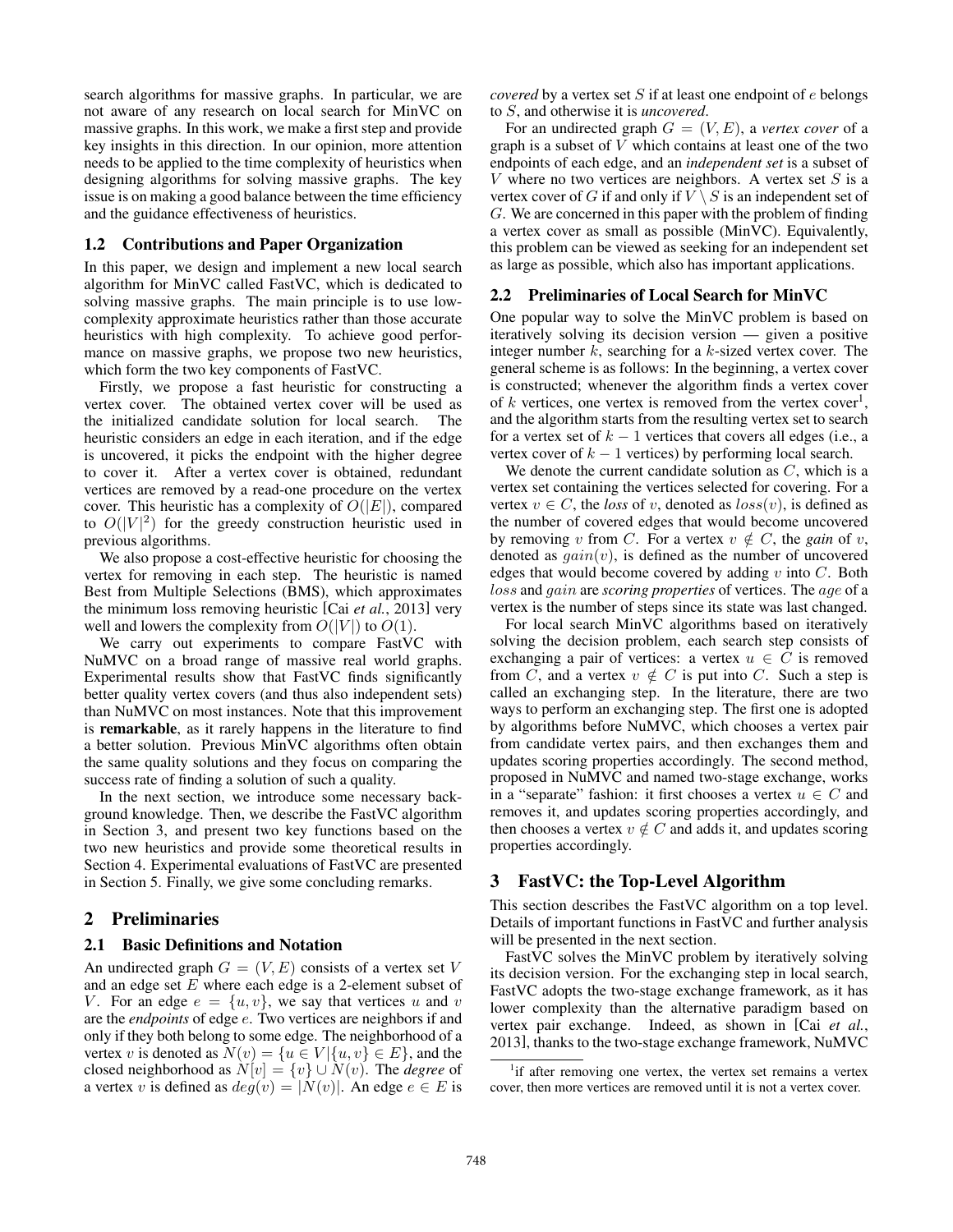Algorithm 1: FastVC (G, *cutoff*)

**Input:** graph  $G = (V, E)$ , the *cutoff* time **Output:** vertex cover of G  $C := ConstructVC$ ;  $gain(v) := 0$  for each vertex  $v \notin C$ ; while *elapsed time* < *cutoff* do if C *covers all edges* then  $\Big| \ \ \ \Big| \ \ C^* := C;$ **remove a vertex with minimum** loss from  $C$ ; continue;  $u := ChooseRmVertex(C);$  $C := C \setminus \{u\};$  $e := a$  random uncovered edge;  $v :=$  the endpoint of e with greater gain, breaking ties in favor of the older one;  $\mid C := C \cup \{v\};$ 13 return  $C^*$ ;

performs several times more steps per second than other local search MinVC algorithms, which is a main factor of its good performance.

The top-level algorithm of FastVC is outlined in Algorithm 1, as described below. In the beginning, a vertex cover is constructed by the  $ConstructVC$  function, which is taken as the initialized candidate solution C for the algorithm. The loss values of vertices in C are calculated in the Construct VC function. For vertices outside C, their gain values are set to 0, as at this point all edges are covered by C and adding any vertex into C would not increase the number of covered edges.

Now we introduce the exchanging step in FastVC. At each step, the algorithm first chooses a vertex in  $u \in C$  to remove. which is accomplished by the *ChooseRmV ertex* function. Then, the algorithm picks a random uncovered edge  $e$ , and chooses one of e's endpoints with the greater gain and adds it into C, breaking ties in favor of the older one. Note that along with removing or adding a vertex, the *loss* and *gain* values of the vertex and its neighbors are updated accordingly.

# 4 Main Functions and Analysis

Two important components of the FastVC algorithm are the  $ConstructVC$  function and the  $ChooseRmVertex$ function. In this section, we present these two functions in detail, and provide some theoretical analysis on them.

#### 4.1 Fast Construction of Vertex Cover

Local search algorithms for MinVC based on iteratively solving the decision problem starts with a vertex cover, and we call it the starting vertex cover. A small starting vertex cover can save the subsequent local search from too much unnecessary search before beginning the search for a good solution. A balance much be struck between the quality of the starting vertex cover and the time consumed in constructing it. Otherwise, the resulting algorithm may be inefficient in practice. For convenience of discussions on complexity, let us denote  $n = |V|, m = |E|$ .

#### Previous Construction Heuristic

Previous local search algorithms for MinVC construct the starting vertex cover using an intuitive greedy procedure [Papadimitrious and Steiglitz, 1982] which works as follows:

*Repeat the following operations until* C *becomes a vertex cover: select a vertex*  $v \notin C$  *with the maximum gain to add into* C*, breaking ties randomly.*

The number of iterations of this procedure equals the size of the obtained vertex cover  $C$ , and is denoted as  $\ell$ . We analyze the worst case complexity for two implementations of the above algorithm as follows:

A straight-forward implementation is to scan the vertex set V in each iteration in order to find the objective vertex, which has a complexity of  $\Theta(n)$  for each iteration. Therefore, the complexity is  $\Theta(\ell \cdot n) = O(n^2)$ .

A more "clever" implementation is to maintain the  $C$  set and also a set of vertices not in  $C$ , which is denoted as  $H$ . In each iteration, we scan the  $H$  set to find a vertex with the maximum *gain*. To be precise, we use  $C_i$  and  $H_i$  to denote the C set and H set at the beginning of the  $i^{th}$  iteration. We have  $|C_i| = i - 1$  and  $|H_i| = n - |C_i| = n - (i - 1)$ . Thus,  $\sum_{i=1}^{\ell} |H_i| = \sum_{i=1}^{\ell} (n - (i-1)) = \frac{1}{2}\ell(2n + 1 - \ell)$ . Since  $1 \leq \ell \leq n \Rightarrow \frac{1}{2}\ell(n+1) \leq \frac{1}{2}\ell(2n+1-\ell) \leq \ell n$ , we have  $\sum_{i=1}^{\ell} |H_i| = \Theta(\ell \cdot n)$ . Therefore, the complexity of this implementation is  $\sum_{i=1}^{\ell} |H_i| = \Theta(\ell \cdot n) = O(n^2)$ .

Although using "clever" implementations can accelerate the heuristic, the complexity remains square. We will see from the experiment results in Section 5.3 that, a square complexity is too high for massive graphs and makes the algorithms inefficient so that they may fail to provide a vertex cover within reasonable time (like 1000 seconds).

#### The ConstructVC Procedure

Our first step to build a fast local search algorithm for MinVC is to propose a fast vertex cover construction procedure, which is the  $ConstructVC$  procedure in FastVC.

The proposed procedure (Algorithm 2) consists of an extending phase and a shrinking phase.

The extending phase: Starting with an empty set  $C$ , the algorithm extends  $C$  by checking and covering an edge in each iteration: if the considered edge is uncovered, the endpoint with a higher degree is added into C. Obviously, we obtain a vertex cover at the end of the extending phase.

The shrinking phase: First, we calculate the *loss* values of vertices in C; then, we scan the C set and if a vertex  $v \in C$ has a *loss* value of 0, it is removed, and *loss* values of its neighbors are updated accordingly.

**Theorem 1.** *The vertex set returned by the ConstructVC procedure is a minimal vertex cover.*<sup>2</sup>

*Proof.* Let us denote the vertex cover produced by the extending phase as  $C = \{v_{i_1}, v_{i_2}, v_{i_3}, ..., v_{i_\ell}\}\$ , which may be modified in the shrinking phase. In the  $j<sup>th</sup>$  iteration of the shrinking phase, we consider vertex  $v_{i_j}$ .

(a) We first prove that the vertex set returned by the procedure is a vertex cover. At the beginning of the shrinking

<sup>&</sup>lt;sup>2</sup>A vertex cover is minimal if taking any vertex out of it would make it not a vertex cover.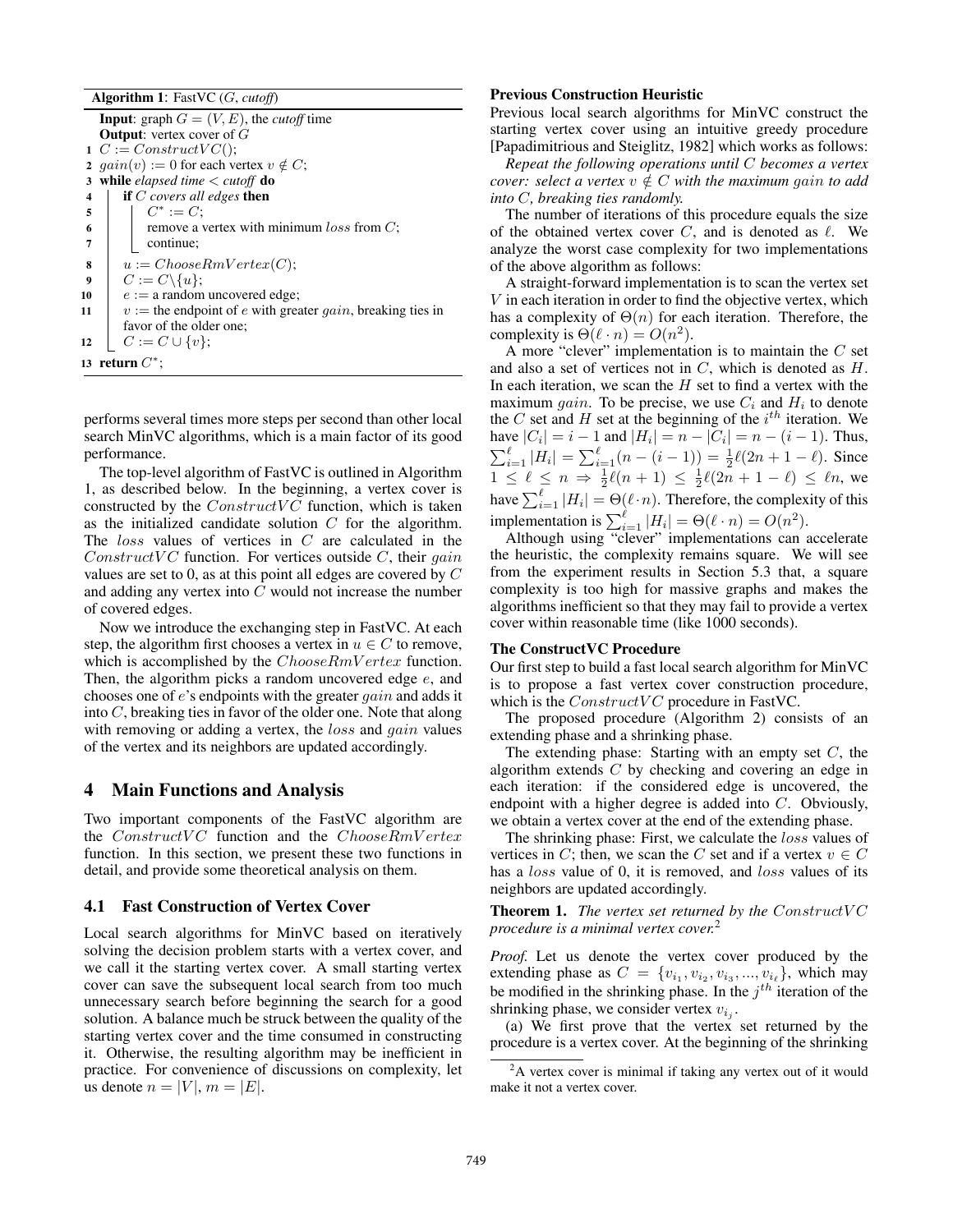phase, C is a vertex cover. Suppose at the  $j<sup>th</sup>$  iteration of the shrinking phase,  $C$  is a vertex cover, we will prove that at the  $(j + 1)^{th}$  iteration, C is a vertex cover. If  $loss(v_{i_{i+1}}) > 0$ , then C does not change; if  $loss(v_{i_{i+1}}) = 0$ , then  $v_{i_{i+1}}$  is removed, but according to the definition of *loss*, removing such a vertex would not generate any new uncovered edge. Hence,  $C$  is a vertex cover after the shrinking phase.

(b) Now we prove that the vertex cover  $C$  after the shrinking phase is minimal. Suppose after the shrinking phase, there exists a vertex in  $C$  whose removal keeps  $C$  a vertex cover. Without the loss of generality, let this vertex be  $v_{i_j}$ , the one considered at the  $j^{th}$  iteration of the shrinking phase. From the assumption, we have  $loss(v_{i_j}) = 0$  at the end of the shrinking phase. Notice that during the shrinking phase, the  $loss$  value of any vertex in  $C$  does not decrease (according to Lemma 1). Thus, the value of  $loss(v_{i_j})$  at the  $j<sup>th</sup>$  iteration is at most 0, but *loss* values are non-negative, so it is 0. Therefore,  $v_{i_j}$  would have been removed at the  $j^{th}$ iteration. This completes the proof by contradiction.

Algorithm 2: ConstructVC  $(G)$ **Input:** graph  $G = (V, E)$ **Output:** vertex cover of  $G$ 1  $C := \emptyset$ ; 2 //extend  $C$  to cover all edges 3 foreach  $e \in E$  do 4 if e *is uncovered* then  $\mathbf{5}$  | add the endpoint of e with higher degree into C; 6 //calculate loss of vertices in C 7  $loss(v) := 0$  for each  $v \in C$ ; 8 foreach  $e \in E$  do 9 if *only one endpoint of* e *belongs to* C then 10 for the endpoint  $v \in C$ ,  $loss(v)$ ++; 11 //remove redundant vertices 12 foreach  $v \in C$  do 13 **if**  $loss(v) = 0$  then 14  $\mid C := C \setminus \{v\}$ , update *loss* of vertices in  $N(v)$ ; 15 return  $C$ ;

Lemma 1. *For any iteration of the shrinking phase, the execution of the iteration does not decrease the* loss *value of any vertex in* C*.*

*Proof.* Consider any iteration in the shrinking phase. For simplicity, we use  $v$  to denote the vertex under consideration.

If  $loss(v) > 0$ , the iteration does nothing and thus the lemma holds.

Now we consider the case  $loss(v) = 0$ . This indicates all vertices in  $N(v)$  belong to C. Otherwise, if there is a vertex  $v' \in N(v)$  such that  $v' \notin C$ , then removing v would would make the edge  $e = \{v, v'\}$  uncovered, which means  $loss(v)$ is at least one. So, in the case  $loss(v) = 0$ , v is removed, and along with that, the loss value of each vertex  $v' \in N(v)$ is increased by one, as after this iteration, the removal of  $v'$ would make the edge  $e = \{v, v'\}$  from covered to uncovered. For vertices not in  $N(v)$ , their loss values do not change.  $\Box$ 

Complexity of ConstructVC: The ConstructVC procedure can be divided into three parts: the first part (lines 3- 5) performs the extending phase, the second part (lines 7-10) initializes the *loss* values, while the last one (lines 12-14) removes redundant vertices.

Let  $C^+$  denotes the vertex cover obtained by the extending phase. It is clear that the complexity of the extending phase is  $O(m)$ . For the second part, the complexity is  $O(|C^+| + m)$ . Since at most one vertex is added in each iteration of the extending phase, we have  $|C^+| \leq m$ , and thus the complexity for the second part is  $O(m)$ . For the last part, the complexity depends on the total number of updating operations of loss values, which is calculated as  $\sum_{v \in C^+} deg(v) < \sum_{v \in V} deg(v) = 2m$ . Therefore, the ConstructVC procedure has a complexity of  $O(m)$ , which is lower than  $O(n^2)$  in most cases. Especially, most massive real world graphs are sparse graphs [Barabási and Albert, 1999; Eubank *et al.*, 2004; Lu and Chung, 2006], and heuristics with  $O(m)$  complexity are much faster than those with  $O(n^2)$  for such graphs.

#### 4.2 Best from Multiple Selections (BMS)

A critical function of FastVC is *ChooseRmV ertex*, which returns a vertex from the candidate vertex set C to remove. We propose a fast and effective heuristic for doing this task, which strikes a good balance between the time complexity and the quality of the selected vertex (w.r.t. the *loss* value).

Local search algorithms usually need to select an element from a candidate set. Perhaps the most commonly used strategy is to choose the best element according to some criterion, which we refer to as "best-picking" heuristic. With a suitable criterion, this heuristic guides the search towards the most promising area, and is thus widely adopted in local search algorithms. Recent examples of such heuristics for MinVC include the max-gain pair selection heuristic in COVER [Richter *et al.*, 2007] and the minimum loss removing heuristic in NuMVC [Cai *et al.*, 2013]. More examples can be found in local search algorithms for other famous NP-hard problems, such as the Satisfiability problem [Selman *et al.*, 1992; Hoos and Stützle, 2004; Li and Huang, 2005; Cai and Su, 2013]. Indeed, a lot of works on local search have been focused on the criterion for filtering the candidate set and the function for comparing elements, and once this is done, they simply pick the best one. The "bestpicking" heuristic works well in most cases, but not for massive data sets where the candidate set is usually very large and finding the best element is very time-consuming.

We propose a cost-effective heuristic called Best from Multiple Selections (BMS), for picking a good element from a set, and we use it for the ChooseRmV ertex function. For a set  $S$ , the BMS heuristic works as follows:

*Choose* k *elements randomly with replacement from the set* S*, and then return the best one (w.r.t. some comparison function* f*), where* k *is a parameter.*

A more formal description of the BMS heuristic is given in Algorithm 3. Let us look at how well the BMS heuristic approximates the "best-picking" heuristic. For a real number  $\rho \in (0,1)$ , the probability of the event  $E = \{$ the f value of the element chosen by BMS is not greater than  $\rho|S|$  elements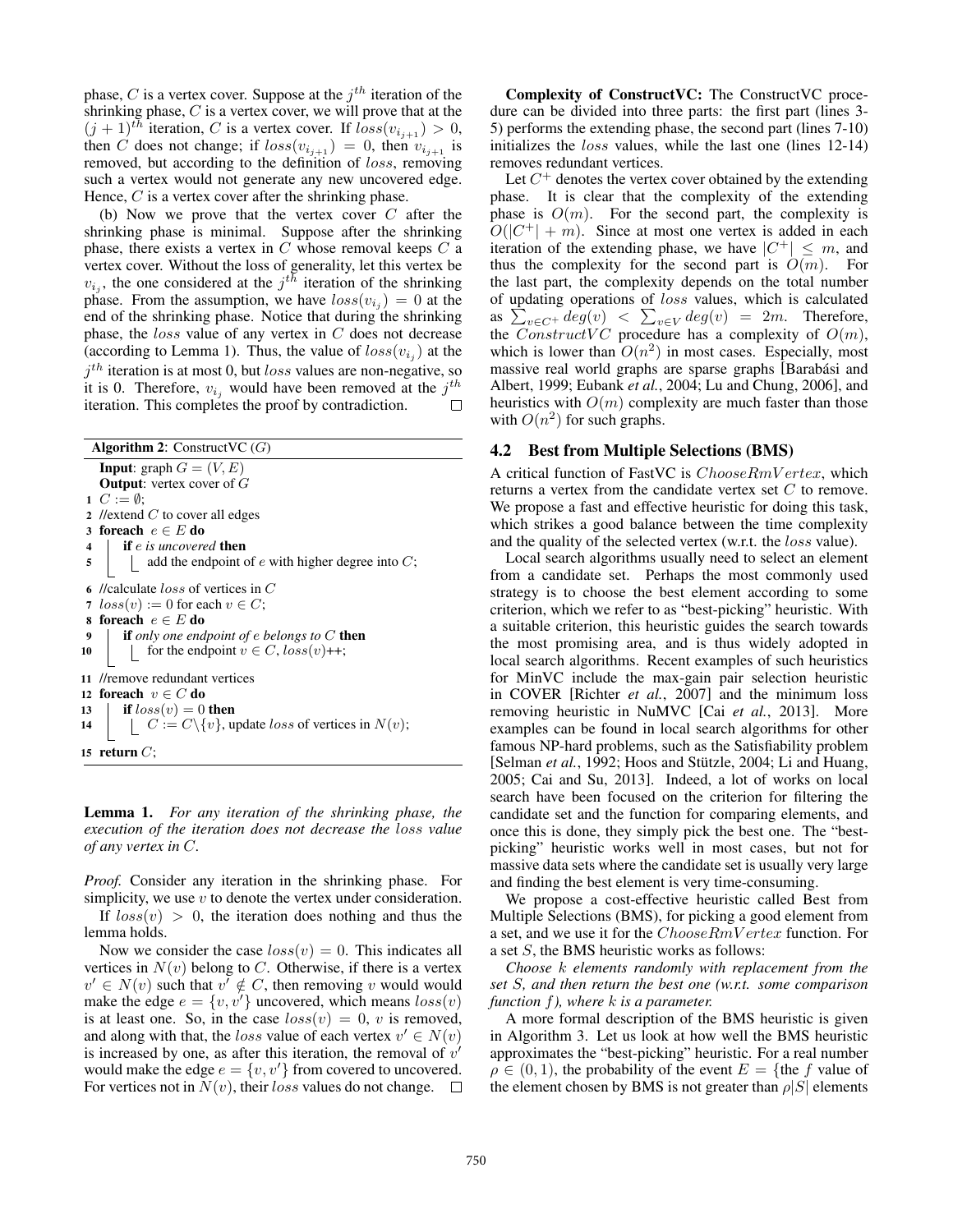Algorithm 3: Best from Multiple Selection (BMS) Heuristic

**Input:** A set  $S$ , a parameter  $k$ , a comparison function  $f$ //assume  $f$  is a function such that we say an element is better than another one if it has smaller  $f$  value **Output:** an element of S 1 *best* := a random element from  $S$ ;

2 for iteration  $:= 1$  to  $k - 1$  do

```
3 \mid r :=a random element from S;
```
- 4 **if**  $f(r) < f(best)$  then best := r;
- 5 return best;

in the set S } is  $Pr(E) \geq 1 - (\frac{\rho|S|-1}{|S|})$  $\frac{|S|-1}{|S|}$ ) $^k > 1 - \rho^k$  (the first "≥" because there might be the case that more than one elements in those  $\rho|S|$  elements have the same f value, which is the minimum among f values of all the  $\rho|S|$  elements).

For  $ChooseRmVertex$ , the comparison function f is simply the *loss* function on vertices, and we set  $k = 50$ . Then, the probability that the BMS heuristic chooses a vertex whose  $loss$  value is not greater than 90% vertices in  $C$  is  $Pr(E) > 1 - 0.9^{50} > 0.9948$ . The above calculations illustrate that the BMS heuristic returns a vertex of very good quality with a very high probability.

The complexity of the BMS heuristic is  $O(k) = O(1)$ , since k is a constant parameter. This is lower than  $O(|C|)$ for the minimum loss heuristic used by previous local search algorithms for MinVC. Note that BMS is a generic heuristic and can be also applied to improve the time efficiency of local search algorithms for large scale instances of other problems.

#### 5 Experimental Evaluation

In this section, we carry out extensive experiments to evaluate FastVC on a broad range of real world graphs, compared against the state of the art local search MinVC algorithm NuMVC.

#### 5.1 Benchmarks

For our experiments, we collected all undirected simple graphs (not including DIMACS and BHOSLIB graphs) we could find from the Network Data Repository online [Rossi and Ahmed, 2015]. <sup>3</sup> Many of these real world graphs have millions of vertices and dozens of millions of edges. Some of these benchmarks have recently been used in testing parallel algorithms for Maximum Clique and Coloring problems [Rossi and Ahmed, 2014; Rossi *et al.*, 2014].

The graphs in our experiments can be grouped into 10 classes, including biological networks, collaboration networks, facebook networks, interaction networks, infrastructure networks, amazon recommend networks, scientific computation networks, social networks, technological networks, and web lint networks, in the order of their appearance in the tables. There is also a group of temporal reachability networks, where the graphs are small (usually with several hundreds or several thousands of vertices) and the two algorithms find the same quality solution on all the graphs, and thus is not included in our experiment.

#### 5.2 Experiment Setup

For comparisons, we use the NuMVC algorithm [Cai *et al.*, 2013] to represent the state of the art in solving MinVC (and also MaxIS) problem. Based on experiments on DIMACS and BHOSLIB benchmarks, NuMVC succeeds more reliably to find the optimal or best known solution at speeds at least several times faster than earlier MinVC and MaxIS algorithms [Cai *et al.*, 2013]. It is acknowledged as the latest breakthrough for MinVC solving in the literature [Fang *et al.*, 2014; Rosin, 2014; Jin and Hao, 2015]. Slightly better results have been reported for two algorithms that build on the top of NuMVC [Fang *et al.*, 2014; Cai *et al.*, 2015], but this does not materially change our conclusions below.

We implement our algorithm FastVC in the C++ programming language. NuMVC is open-source and also implemented in  $C_{++}$ <sup>4</sup> Both algorithms are complied by g++ (version 4.4.5) with the '-O3' option. For NuMVC, we adopt the parameter setting reported in [Cai *et al.*, 2013]. For the BMS heuristic in the ChooseRmV ertex function of FastVC, we set the  $k$  parameter to 50, as mentioned in the previous section. The experiments are carried out on a workstation under Ubuntu Linux, using 2 cores of i7- 4800MQ 2.7 GHz CPU and 8 GByte RAM.

Both algorithm are executed 10 times on each instance with a time limit of 1000 seconds. For each algorithm on each instance, we report the minimum size (" $C_{min}$ ") and averaged size (" $C_{avg}$ ") of vertex covers found by the algorithm. To make the comparison clearer, we also report the difference (" $\Delta$ ") between the minimum size of vertex cover found by NuMVC and that found by FastVC. A positive  $\Delta$  means FastVC finds a smaller vertex cover, and a negative  $\Delta$  means NuMVC finds a smaller vertex cover. For some instances, NuMVC fails to find a vertex cover within the time limit, then the column for NuMVC is marked as "n/a" and the " $\Delta$ " column is marked as "max" (since FastVC finds one).

#### 5.3 Experiment Results

We present the main experiment results in Tables 1 and 2. For the sake of space, we do not report the results on graphs with less than 1000 vertices, for which both algorithms find the same quality solutions quickly. Also, three extremely large graphs are not reported as they are out of memory for both algorithms.

From the results in Tables 1 and 2, we observe that:

1) Out of the 86 graphs, FastVC finds better vertex covers than NuMVC for 46 graphs, and finds the same quality solutions for 37 graphs. FastVC finds worse solutions only for 3 graphs.

2) The two algorithms have similar performance on two classes of benchmarks, namely the biological networks and interaction networks; for other classes of benchmarks, FastVC significantly outperforms NuMVC.

3) There are 10 graphs for which NuMVC fails to provide a vertex cover within the time limit, while FastVC finds vertex covers for all the graphs. This indicates the effectiveness of our construction heuristic. In fact, further observations show

<sup>3</sup> http://www.graphrepository.com/networks.php

<sup>4</sup> http://lcs.ios.ac.cn/~caisw/Code/NuMVC-Code.zip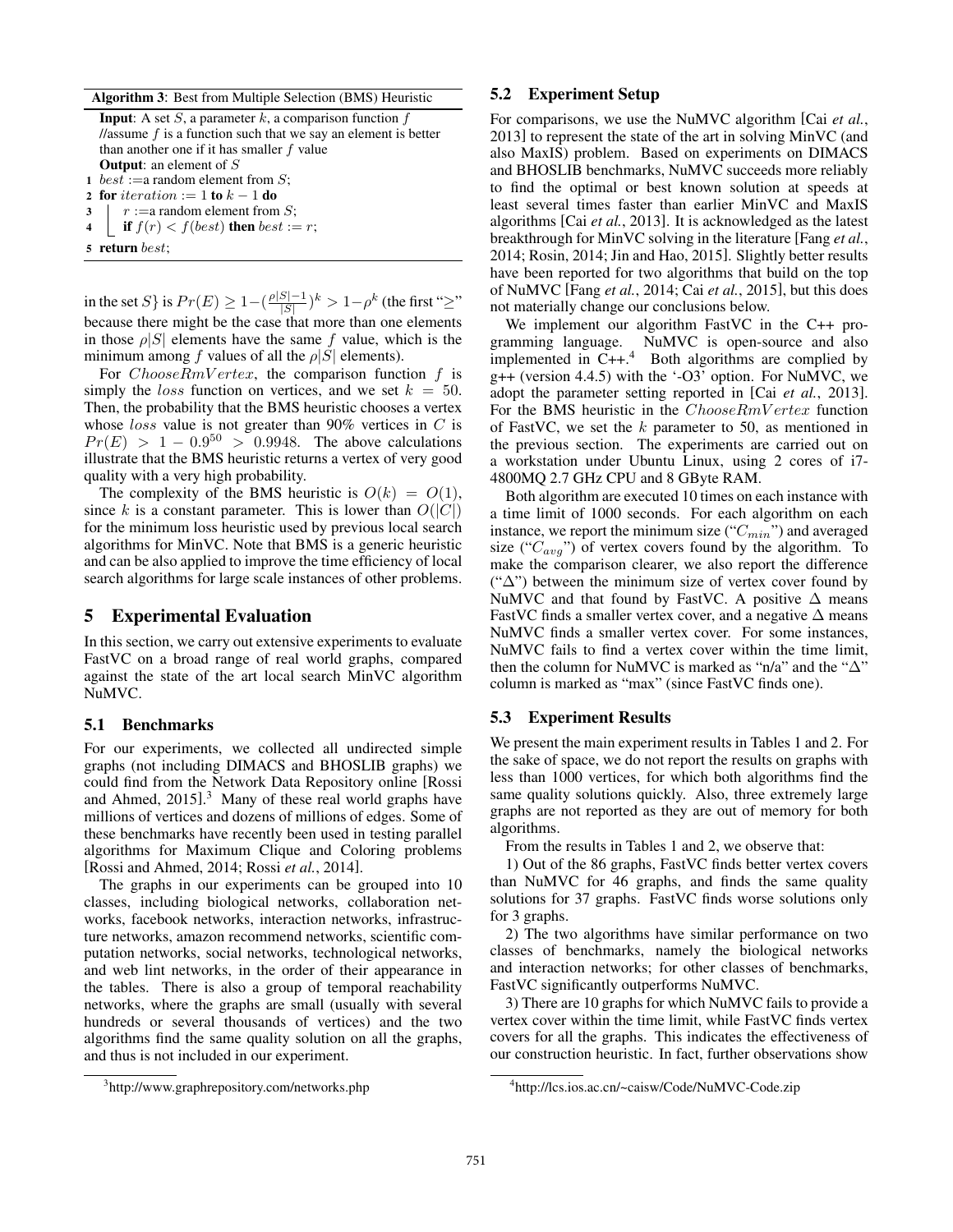Table 1: Experimental results on biological networks, collaboration networks, facebook networks, interaction networks, infrastructure networks and recommend networks

| Graph             | V       | IEI      | <b>NuMVC</b>          | FastVC                | Δ              |
|-------------------|---------|----------|-----------------------|-----------------------|----------------|
|                   |         |          | $C_{min}$ $(C_{avg})$ | $C_{min}$ $(C_{avg})$ |                |
| bio-dmela         | 7393    | 25569    | 2630 (2630)           | 2630 (2630)           | $\overline{0}$ |
| bio-yeast         | 1458    | 1948     | 456 (456)             | 456 (456)             | $\overline{0}$ |
| ca-AstroPh        | 17903   | 196972   | 11483 (11483)         | 11483 (11483)         | $\overline{0}$ |
| ca-citeseer       | 227320  | 814134   | 129193 (129196)       | 129193 (129193)       | $\Omega$       |
| ca-coauthors-dblp | 540486  | 15245729 | 472251 (472258)       | 472179 (472179)       | 72             |
| ca-CondMat        | 21363   | 91286    | 12480 (12480)         | 12480 (12480)         | $\theta$       |
| ca-CSphd          | 1882    | 1740     | 550 (550)             | 550 (550)             | $\theta$       |
| ca-dblp-2010      | 226413  | 716460   | 121971 (121974)       | 121969 (121969)       | $\overline{2}$ |
| ca-dblp-2012      | 317080  | 1049866  | 164952 (164956)       | 164949 (164949)       | 3              |
| ca-Erdos992       | 6100    | 7515     | 461 (461)             | 461 (461)             | $\theta$       |
| ca-GrOc           | 4158    | 13422    | 2208 (2208)           | 2208 (2208)           | $\theta$       |
| ca-HepPh          | 11204   | 117619   | 6555 (6555)           | 6555 (6555)           | $\theta$       |
| ca-hollywood-2009 | 1069126 | 56306653 | n/a                   | 864052 (864052)       | max            |
| ca-MathSciNet     | 332689  | 820644   | 139982 (139990)       | 139951 (139951)       | 31             |
| socfb-A-anon      | 3097165 | 23667394 | n/a                   | 375231 (375233)       | max            |
| socfb-B-anon      | 2937612 | 20959854 | n/a                   | 303048 (303049)       | max            |
| socfb-Berkeley13  | 22900   | 852419   | 17216 (17218)         | 17210 (17212.7)       | 6              |
| socfb-CMU         | 6621    | 249959   | 4986 (4986.1)         | 4986 (4986.5)         | $\theta$       |
| socfb-Duke14      | 9885    | 506437   | 7683 (7683.6)         | 7683 (7683)           | $\theta$       |
| socfb-Indiana     | 29732   | 1305757  | 23320 (23326.5)       | 23315 (23317.1)       | 5              |
| socfb-MIT         | 6402    | 251230   | 4657 (4657)           | 4657 (4657)           | $\Omega$       |
| socfb-OR          | 63392   | 816886   | 36558 (36560.6)       | 36548 (36549.2)       | 10             |
| socfb-Penn94      | 41536   | 1362220  | 31179 (31183.3)       | 31162 (31164.8)       | 17             |
| socfb-Stanford3   | 11586   | 568309   | 8518 (8518)           | 8517 (8517.9)         | 1              |
| socfb-Texas84     | 36364   | 1590651  | 28174 (28180.5)       | 28167 (28171.1)       | 7              |
| socfb-UCLA        | 20453   | 747604   | 15225 (15227.1)       | 15223 (15224.3)       | $\overline{c}$ |
| socfb-UConn       | 17206   | 604867   | 13231 (13233)         | 13230 (13231.5)       | 1              |
| socfb-UCSB37      | 14917   | 482215   | 11262 (11263)         | 11261 (11263)         | 1              |
| socfb-UF          | 35111   | 1465654  | 27319 (27323.5)       | 27306 (27309)         | 13             |
| socfb-UIllinois   | 30795   | 1264421  | 24096 (24106.4)       | 24091 (24092.2)       | 5              |
| socfb-Wisconsin87 | 23831   | 835946   | 18388 (18390.6)       | 18383 (18385.1)       | 5              |
| ia-email-EU       | 32430   | 54397    | 820 (820)             | 820 (820)             | $\overline{0}$ |
| ia-email-univ     | 1133    | 5451     | 594 (594)             | 594 (594)             | $\overline{0}$ |
| ia-enron-large    | 33696   | 180811   | 12781 (12781)         | 12781 (12781)         | $\theta$       |
| ia-fb-messages    | 1266    | 6451     | 578 (578)             | 578 (578)             | $\mathbf{0}$   |
| ia-reality        | 6809    | 7680     | 81 (81)               | 81 (81)               | $\theta$       |
| ia-wiki-Talk      | 92117   | 360767   | 17288 (17288.2)       | 17288 (17288)         | $\theta$       |
| inf-power         | 4941    | 6594     | 2203 (2203)           | 2203 (2203)           | $\overline{0}$ |
| inf-roadNet-CA    | 1957027 | 2760388  | n/a                   | 1001273 (100131.2)    | max            |
| inf-roadNet-PA    | 1087562 | 1541514  | n/a                   | 555220 (555243)       | max            |
| rec-amazon        | 91813   | 125704   | 47655 (47672.6)       | 47606 (47606)         | 49             |
|                   |         |          |                       |                       |                |

that the construction heuristic in FastVC outputs a vertex cover typically in one second.

4) The  $\Delta$  value is greater than 10 for 30 graphs. Such big improvements on the size of vertex cover are very exciting, when compared to those in the literature of MinVC algorithms.

For 33 graphs where the two algorithms consistently find vertex covers of the same size, we compare their averaged running time to locate such a solution. The results are reported in Table 3, which show that FastVC is much faster than NuMVC.

# 6 Summary and Future Work

In this work, we develop a local search algorithm for MinVC called FastVC, based on two new heuristics. The first heuristic is a construction procedure which has a complexity of  $O(|E|)$ , compared to  $O(|V|^2)$  for the construction heuristic used in previous local search algorithms for MinVC. The second one is the Best from Multiple Selections (BMS) heuristic, which approximates the minimum loss heuristic

Table 2: Experimental results on scientific computation networks, social networks, technological networks and web lint networks

| Graph               | IVI     | IEI      | <b>NuMVC</b>          | FastVC                | Δ               |
|---------------------|---------|----------|-----------------------|-----------------------|-----------------|
|                     |         |          | $C_{min}$ $(C_{avg})$ | $C_{min}$ $(C_{avg})$ |                 |
| sc-Idoor            | 952203  | 20770807 | n/a                   | 856755 (856757)       | max             |
| sc-msdoor           | 415863  | 9378650  | 381569 (381575)       | 381558 (381559)       | 11              |
| sc-nasasrb          | 54870   | 1311227  | 51244 (51246.7)       | 51244 (51247.3)       | $\theta$        |
| sc-pkustk11         | 87804   | 2565054  | 83911 (83911)         | 83911 (83912.5)       | 0               |
| sc-pkustk13         | 94893   | 3260967  | 89218 (89222)         | 89217 (89220.6)       | 1               |
| sc-pwtk             | 217891  | 5653221  | 207749 (207756)       | 207716 (207720)       | 33              |
| sc-shipsec1         | 140385  | 1707759  | 117477 (117537)       | 117318 (117338)       | 159             |
| sc-shipsec5         | 179104  | 2200076  | 147288 (147324)       | 147137 (147174)       | 151             |
| soc-BlogCatalog     | 88784   | 2093195  | 20752 (20752)         | 20752 (20752)         | $\overline{0}$  |
| soc-brightkite      | 56739   | 212945   | 21192 (21193.5)       | 21190 (21190)         | $\overline{c}$  |
| soc-buzznet         | 101163  | 2763066  | 30613 (30613.2)       | 30625 (30625)         | $-12$           |
| soc-delicious       | 536108  | 1365961  | 85522 (85585.6)       | 85586 (85596.4)       | $-64$           |
| soc-digg            | 770799  | 5907132  | 103303 (103319)       | 103244 (103245)       | 59              |
| soc-douban          | 154908  | 327162   | 8685 (8685)           | 8685 (8685)           | $\overline{0}$  |
| soc-epinions        | 26588   | 100120   | 9757 (9757)           | 9757 (9757)           | $\overline{0}$  |
| soc-flickr          | 513969  | 3190452  | 153343 (153353)       | 153272 (153272)       | 71              |
| soc-flixster        | 2523386 | 7918801  | 96319 (96320.7)       | 96317 (96317)         | 2               |
| soc-FourSquare      | 639014  | 3214986  | 90125 (90134.1)       | 90108 (90109.2)       | 17              |
| soc-gowalla         | 196591  | 950327   | 84313 (84322.6)       | 84222 (84222.3)       | 91              |
| soc-lastfm          | 1191805 | 4519330  | 78692 (78695)         | 78688 (78688)         | 4               |
| soc-livejournal     | 4033137 | 27933062 | n/a                   | 1869046 (1869051.1)   | max             |
| soc-LiveMocha       | 104103  | 2193083  | 43430 (43432.8)       | 43427 (43427)         | 3               |
| soc-pokec           | 1632803 | 22301964 | n/a                   | 843422 (843435)       | max             |
| soc-slashdot        | 70068   | 358647   | 22373 (22377)         | 22373 (22373)         | $\theta$        |
| soc-twitter-follows | 404719  | 713319   | 2323 (2323)           | 2323 (2323)           | 0               |
| soc-youtube         | 495957  | 1936748  | 146456 (146468)       | 146376 (146376)       | 80              |
| soc-youtube-snap    | 1134890 | 2987624  | 277015 (277025)       | 276945 (276945)       | 70              |
| tech-as-caida2007   | 26475   | 53381    | 3683 (3683)           | 3683 (3683)           | $\overline{0}$  |
| tech-as-skitter     | 1694616 | 11094209 | n/a                   | 527185 (527196)       | max             |
| tech-internet-as    | 40164   | 85123    | 5700 (5700)           | 5700 (5700)           | $\theta$        |
| tech-p2p-gnutella   | 62561   | 147878   | 15682 (15682)         | 15682 (15682)         | 0               |
| tech-RL-caida       | 190914  | 607610   | 74759 (74776.5)       | 74930 (74938.9)       | $-171$          |
| tech-routers-rf     | 2113    | 6632     | 795 (795)             | 795 (795)             | $\overline{0}$  |
| tech-WHOIS          | 7476    | 56943    | 2284 (2284)           | 2284 (2284)           | $\overline{0}$  |
| web-arabic-2005     | 163598  | 1747269  | 114464 (114472)       | 114426 (114427)       | $\overline{38}$ |
| web-BerkStan        | 12305   | 19500    | 5384 (5384)           | 5384 (5384)           | $\overline{0}$  |
| web-edu             | 3031    | 6474     | 1451 (1451)           | 1451 (1451)           | $\theta$        |
| web-google          | 1299    | 2773     | 498 (498)             | 498 (498)             | $\overline{0}$  |
| web-indochina-2004  | 11358   | 47606    | 7300 (7300)           | 7300 (7300)           | $\overline{0}$  |
| web-it-2004         | 509338  | 7178413  | 414738 (414755)       | 414671 (414676)       | 67              |
| $web-sk-2005$       | 121422  | 334419   | 58199 (58205.5)       | 58173 (58173)         | 26              |
| web-spam            | 4767    | 37375    | 2297 (2297)           | 2297 (2297)           | $\overline{0}$  |
| web-uk-2005         | 129632  | 11744049 | 127774 (127774)       | 127774 (127774)       | $\overline{0}$  |
| web-webbase-2001    | 16062   | 25593    | 2652 (2652)           | 2651 (2651.2)         | 1               |
| web-wikipedia2009   | 1864433 | 4507315  | n/a                   | 648317 (648322)       | max             |

Table 3: Comparison of running time on instances where all vertex covers found by the two algorithms have the same size. The reported time is the averaged running time over 10 runs.

| Graph          | <b>NuMVC</b> | FastVC | Graph               | <b>NuMVC</b> | FastVC |
|----------------|--------------|--------|---------------------|--------------|--------|
|                | time         | time   |                     | time         | time   |
| bio-dmela      | 0.828        | < 0.01 | soc-BlogCatalog     | 448.804      | 1.9    |
| bio-yeast      | < 0.01       | < 0.01 | soc-douban          | 1.374        | 0.06   |
| ca-AstroPh     | 5.028        | 0.024  | soc-epinions        | 95.104       | 0.138  |
| ca-citeseer    | 153          | 1.074  | soc-slashdot        | 774.653      | 0.208  |
| ca-CondMat     | 80.604       | 0.27   | soc-twitter-follows | 0.798        | 0.19   |
| ca-CSphd       | < 0.01       | < 0.01 | tech-as-caida2007   | 1.074        | 0.08   |
| ca-Erdos992    | < 0.01       | < 0.01 | tech-internet-as    | 9.668        | 0.015  |
| ca-GrOc        | 0.156        | < 0.01 | tech-p2p-gnutella   | 22.358       | 0.011  |
| ca-HepPh       | 23.224       | < 0.01 | tech-routers-rf     | 0.014        | < 0.01 |
| socfb-MIT      | 6.69         | 41.133 | tech-WHOIS          | 0.454        | < 0.01 |
| ia-email-EU    | 02           | < 0.01 | web-BerkStan        | 8.862        | 25.807 |
| ia-email-univ  | < 0.01       | < 0.01 | web-edu             | 0.374        | < 0.01 |
| ia-enron-large | 48.738       | 0.049  | web-google          | < 0.01       | < 0.01 |
| ia-fb-messages | < 0.01       | < 0.01 | web-indochina-2004  | 17.242       | 0.091  |
| ia-reality     | < 0.01       | < 0.01 | web-spam            | 304.682      | 8.674  |
| ia-wiki-Talk   | 510.583      | 8.6    | web-uk- $2005$      | 0.285        | 0.06   |
| inf-power      | 0.79         | 0.21   |                     |              |        |